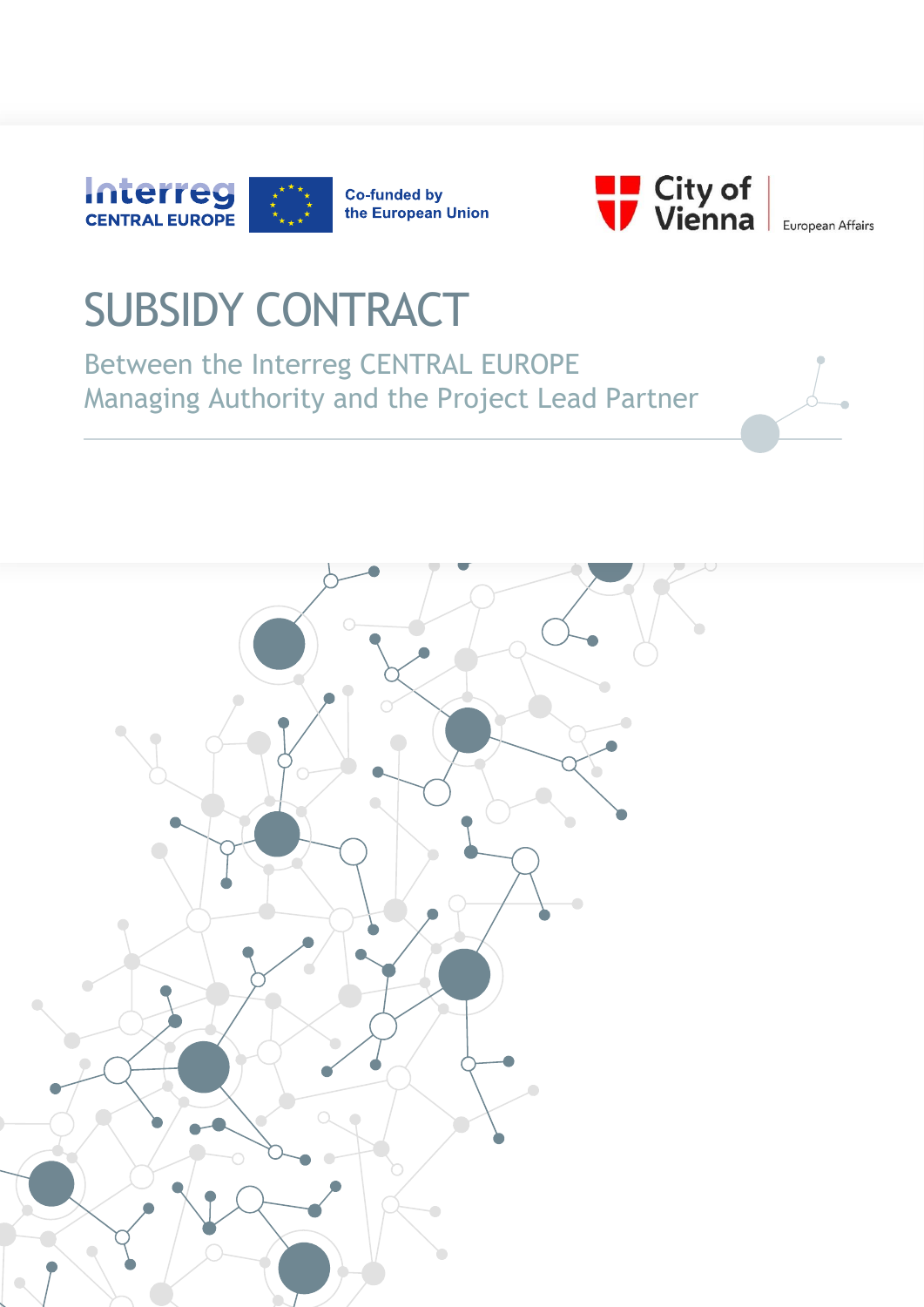



# **Subsidy Contract between the Interreg CENTRAL EUROPE Managing Authority and the Lead Partner of the project**

#### **«Project ID»; «Acronym»**

The following contract between

*City of Vienna*  represented by **Municipal Department 27 (Magistratsabteilung 27) European Affairs Friedrich-Schmidt-Platz 3, A-1082 Vienna, Austria**

- acting as managing authority of the Interreg CENTRAL EUROPE Programme - hereinafter referred to as managing authority (MA) - on behalf of the Federal Republic of Austria, the Republic of Croatia, the Czech Republic, the Federal Republic of Germany, the Republic of Hungary, the Republic of Italy, the Republic of Poland, the Slovak Republic and the Republic of Slovenia.

and

**«LP»** with its office at **«Address»**

represented by

«Legal Representative»

- hereinafter referred to as lead partner (LP), meaning the lead beneficiary, as defined in Article 26 of Regulation (EU) 2021/1059

is concluded on the basis of the rules and documents as specified in § 1 of this contract and lays down the implementing arrangements for the project ID, project title / Acronym

#### **§ 1**

# **Legal framework and contractual basis**

- 1. The contract is concluded on the basis of the following legal provisions:
	- The European Structural and Investment Funds Regulations, Delegated and Implementing Acts for the 2021-2027 period, especially Article 22 (6) of the Regulation (EU) 2021/1059 of the European Parliament and of the Council of 24 June 2021 as further specified below;
	- The Interreg Programme CENTRAL EUROPE 2021-2027 document, approved by the European Commission on ……………….;
	- The laws of the Republic of Austria applicable to this contractual relationship.
- 2. The following laws and documents constitute the legal framework applicable to the rights and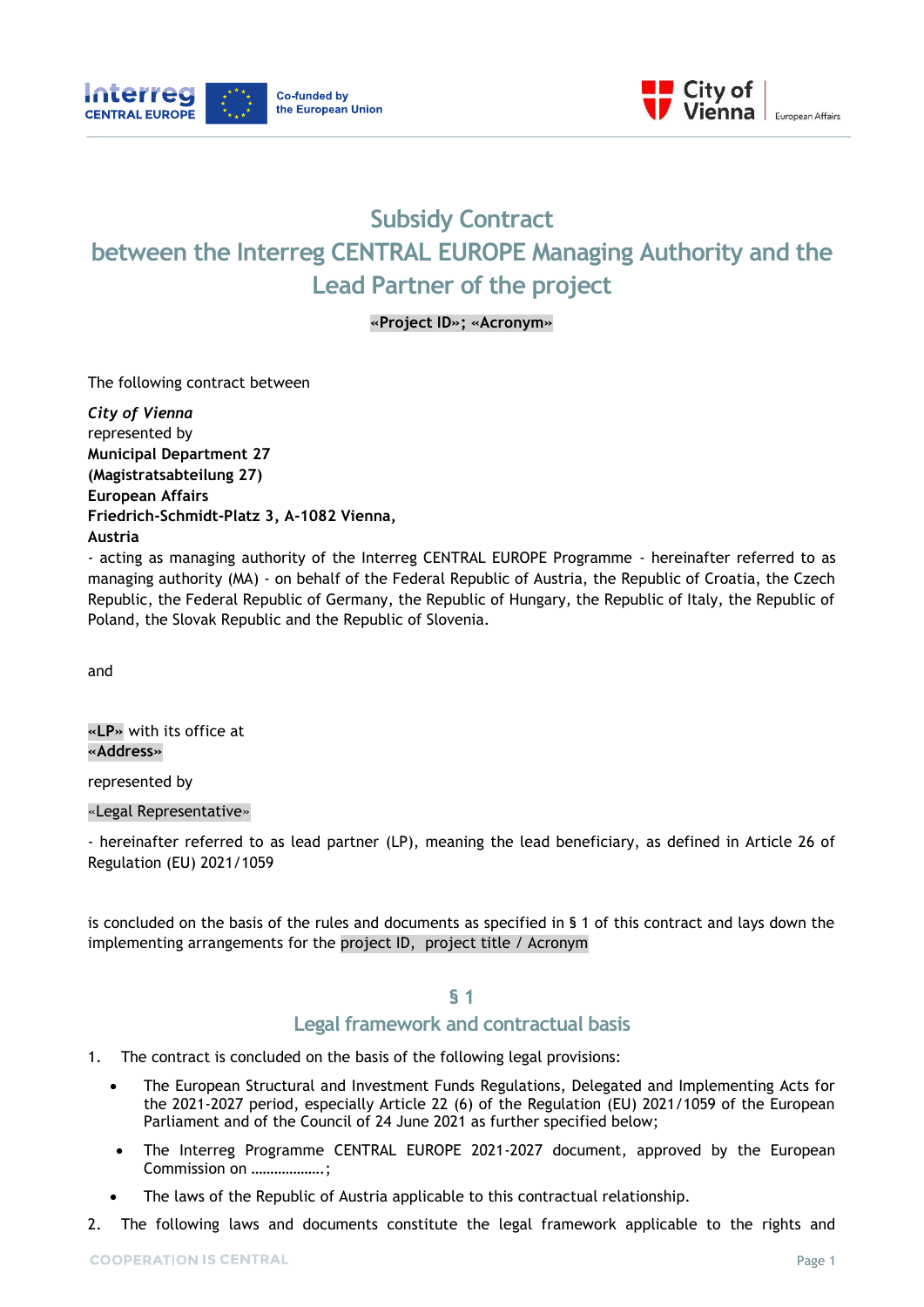



obligations of the parties to this contract:

- Regulation (EU, Euratom) 2018/1046 of the European Parliament and of the Council on the financial rules applicable to the general budget of the Union, amending Regulations (EU) No 1296/2013, (EU) No 1301/2013, (EU) No 1303/2013, (EU) No 1304/2013, (EU) No 1309/2013, (EU) No 1316/2013, (EU) No 223/2014, (EU) No 283/2014, and Decision No 541/2014/EU and repealing Regulation (EU, Euratom) No 966/2012 (Financial Regulation) together with related Delegated or Implementing Acts;
- The European Structural and Investment Funds Regulations, as well as Delegated and Implementing Acts for the 2021-2027 programming period, especially:
	- $\circ$  Regulation (EU) 2021/1060 of the European Parliament and of the Council of 24 June 2021, laying down common provisions on the European Regional Development Fund, the European Social Fund Plus, the Cohesion Fund, the Just Transition Fund and the European Maritime, Fisheries and Aquaculture Fund and financial rules for those and for the Asylum, Migration and Integration Fund, the Internal Security Fund and the Instrument for Financial Support for Border Management and Visa Policy (Common Provisions Regulation – hereinafter referred to as CPR);
	- o Regulation (EU) 2021/1058 of the European Parliament and of the Council of 24 June 2021 on the European Regional Development Fund and on the Cohesion Fund (hereinafter referred to as ERDF Regulation);
	- $\circ$  Regulation (EU) 2021/1059 of the European Parliament and of the Council of 24 June 2021 on specific provisions for the European territorial cooperation goal (Interreg) supported by the European Regional Development Fund and external financing instruments (hereinafter referred to as Interreg Regulation);
	- $\circ$  Other regulations and directives applicable to the implementation of projects co-funded by the ERDF.
- Articles 107 and 108 of the Treaty on the Functioning of the European Union; Commission Regulation (EU) No 1407/2013 on the application of Articles 107 and 108 of the Treaty on the Functioning of the European Union to de minimis aid; Commission Regulation (EU) No 651/2014 declaring certain categories of aid compatible with the internal market in application of Articles 107 and 108 of the Treaty (General Block Exemption Regulation - GBER) and its amendment, in particular Commission Regulation (EU) 2021/1237 amending Regulation (EU) No 651/2014 declaring certain categories of aid compatible with the internal market in application of Articles 107 and 108 of the Treaty; Delegated and Implementing acts as well as all applicable decisions and rulings in the field of State aid;
- All other EU legislation and the underlying principles applicable to the LP and its project partners (hereinafter referred to as PPs), including the legislation laying down provisions on public procurement, on competition and entry into the markets, on sustainable development and environment protection, on equal opportunities, non-discrimination and gender equality;
- National rules applicable to the LP and its PPs and their activities;
- All manuals, guidelines and any other documents relevant for project implementation (e.g. programme manual and call-specific Terms of Reference) in their applicable/latest version as published on the programme website.

In case of amendment of the above mentioned legal norms and documents, and any other documents of relevance for the contractual relationship (e.g. the project application form) the latest version shall apply.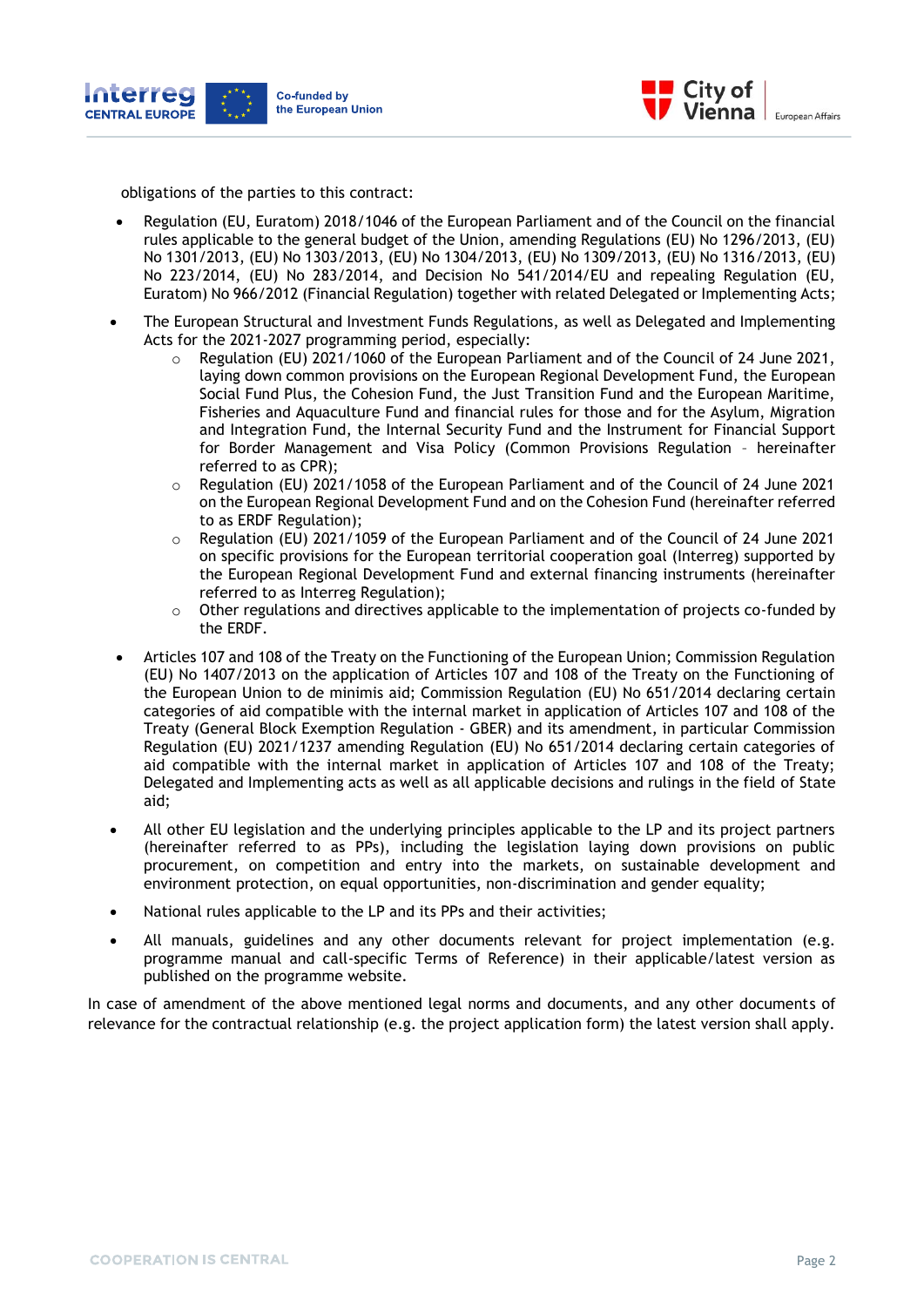



# **Award of subsidy**

1. Based on the application form and annexed documents (altogether hereinafter referred to as "application documents") in their latest version as submitted by the LP through the programme joint electronic monitoring system (hereinafter referred to as "Jems"), in accordance with the decision of the programme Monitoring Committee (hereinafter referred to as MC), dated <date> (and possible amending decisions) an earmarked subsidy is awarded to the LP for the project «Indexproject ID», «Title» from funds of the Interreg CENTRAL EUROPE Programme.

| Maximum ERDF amount of funding awarded: | xxxxx Euro (€)  |
|-----------------------------------------|-----------------|
| Approved Partners' co-financing         | xxxxx Euro (€)  |
| Approved project total budget:          | xxxxxx Euro (€) |
| Grant rate of the funding:              | 80%             |
|                                         |                 |

# **§ 3**

# **Terms of funding**

- 1. The subsidy is awarded exclusively for the project as it is described in the latest version of the application documents in accordance with the conditions set out by the MC. The application form and its annexes as approved by the MC form an integral part of this contract.
- 2. Disbursement of the subsidy is subject to the condition that the European Commission makes the funds available to the extent described above and that all applicable EU and national rules are observed by the Partnership. In case of non-availability of funds the MA cannot be deemed responsible for late or missing payments.
- 3. If the European Commission fails to make the funds available due to reasons that are outside of the sphere of influence of the programme authorities, the MA is entitled to terminate this contract and any claim by the LP or the PPs against the MA for whatever reason is excluded. In such a case the LP will be duly notified by the MA and guided on the respective steps to be taken.
- 4. The LP accepts the subsidy and undertakes to carry out the project under its own responsibility as laid out in the applicable laws and rules, including those listed under § 1.
- 5. Should it become evident that the project will not spend the maximum amount of ERDF-co-financing awarded to it by the MC, the MC may decide to reduce the award accordingly, in compliance with provisions included in the programme manual.
- 6. Disbursement of the subsidy is subject to the condition that this subsidy contract is signed by the parties to this contract.
- 7. In case one or more output and result targets, as set in the latest approved version of the application form, are not successfully reached, corrective measures may be put in place to ensure the project performance as well as to minimise the impact at programme level (e.g. adaptation of the project to the changed situation) following the procedures specified in the programme manual.
- 8. In case a project fails to respect the contractual arrangements on timeliness, budget absorption and achievement of outputs and results, as defined in the latest approved version of the application form, the programme may also reduce the ERDF allocated to the project or, if necessary, stop the project by terminating the subsidy contract.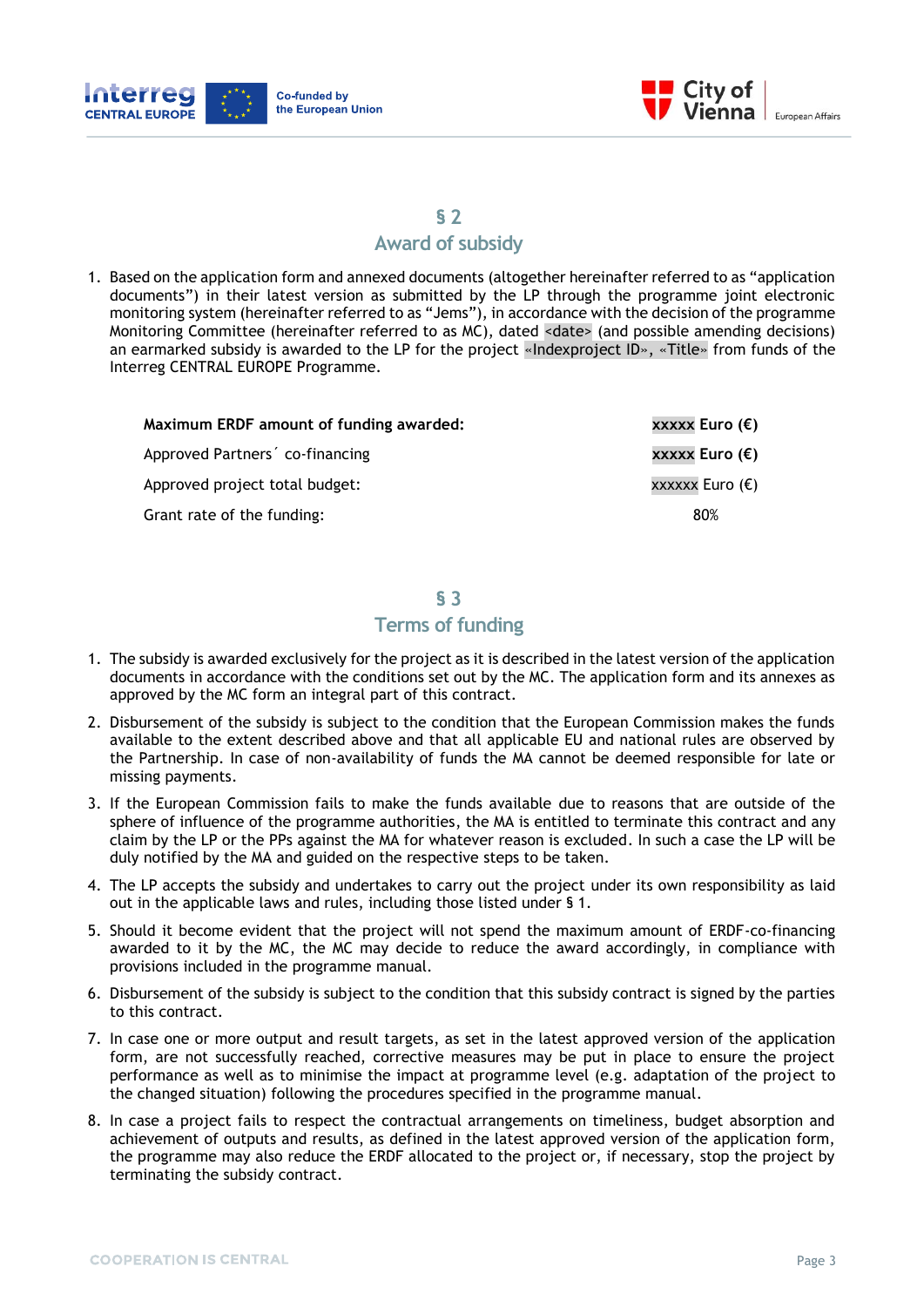



# **Duration of the project and the contract**

1. The start and end date of the project, as fixed in the latest version of the approved application form, are as follows:

Start date: <dd/mm/yyyy>

End date: <dd/mm/yyyy>

- 2. Administrative duties of the LP and PPs related to the closure of the project will take place over a period of three months after the project end date. Further specifications on project closure are laid out in the programme manual.
- 3. Without prejudice to the provision concerning the implementation of the project and the eligibility of expenditure as well as to the rules governing State aid, this contract expires in accordance with obligations on availability of documents as defined in Article 82 of the CPR.

#### **§ 5**

# **Eligibility of costs**

- 1. Costs which qualify for a subsidy pursuant to § 2.1 of this contract shall exclusively consist of eligible costs needed for implementing activities and realise deliverables and outputs in line with the approved application form. The eligibility of costs for ERDF co-funding is regulated in the European Structural and Investment Funds Regulations [Articles 63 to 67 of the CPR, Chapter V of the ERDF Regulation], as well as in the programme´s eligibility rules as included in the programme manual based thereon. All programme rules are published on the programme website.
- 2. Only expenditure incurred and paid by the PPs is eligible for ERDF co-financing, with the exception of expenditure calculated as lump sums or on a flat rate basis.
- 3. The LP undertakes to carefully analyse and adhere to those eligibility rules and principles and to contractually forward this obligation to its project partners.
- 4. The non-compliance with the relevant rules could lead the programme authorities to take corrective measures and exclude ineligible expenditure from the project budget.

## **§ 6**

#### **Request for payments and paying out of the subsidy**

- 1. The LP may request payments of the ERDF contribution on behalf of the project in compliance with the principle of sound financial management (i.e. the principles of economy, efficiency and effectiveness) and by demonstrating the utility derived from any purchases. To this purpose the LP has to present evidence of project progresses towards the achievement of outputs and results set in the approved application form, by following procedures set in the programme manual and those described in § 7 of this document
- 2. Payment of costs claimed is made subject to the provision that the payment of the amount is due according to the schedule as mentioned in § 7.1 of this document and that the European Commission has paid corresponding amounts beforehand.
- 3. Furthermore, payment of funds is subject to the condition that the legality and regularity of activities underlying the expenditure declared has been verified by a national controller appointed in compliance with national rules on the matter and that all supporting documents and certificates necessary for the assessment of the MA/JS are submitted in due time.
- 4. The MA reserves the right not to accept in part or in full certificates of expenditure as described in § 8 of this contract if due to the results of its own checks and/or controls or audits performed by another authority such a certificate or the facts stated therein prove to be incorrect or if the underlying activities are not in line with the legal framework as set out in § 1 of this document. In such a case, the MA will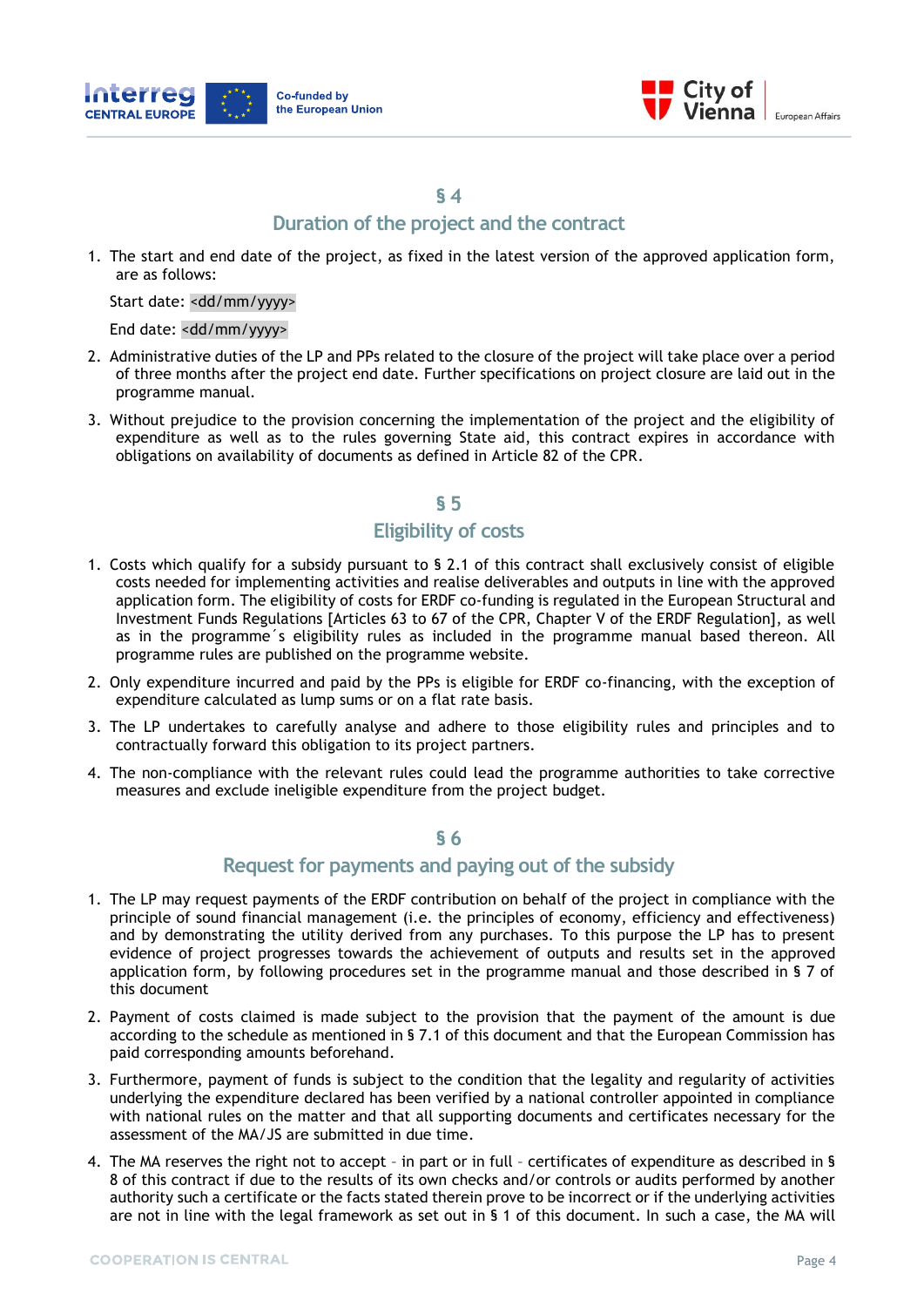



either reduce the claimed certified amount, demand repayment of funds already paid out unduly or set them off against the next payment claim submitted by the LP, if possible. In compliance with Article 74 (1) (b) of the CPR, payments to the project can be suspended partially or in full in cases of suspicion of an irregularity. The MA is entitled to withhold any ERDF payment to a particular beneficiary (LP or PP) or the project as a whole until all unclear issues related to the implementation, management and reporting are clarified.

- 5. The MA, through the programme joint secretariat (hereinafter referred to as JS), may request relevant information at any time. That information must be supplied by the LP within the demanded time frame. The LP will also provide information and/or requested documents to other programme authorities, courts of auditors or other control institutions acting within their respective sphere of responsibility.
- 6. In case of system errors detected within audits, the MA also has the right to temporarily withhold payments. Payment suspension(s) shall be lifted as soon as observations and/or reservations raised by the relevant bodies have been withdrawn.
- 7. The MA ensures that the LP receives payments of the approved contribution from the programme in time and in full. No deduction, retention or further specific charges which would reduce the amount of the payment shall be made, without prejudice of provisions as above in this article. The ERDF contribution paid by the MA shall not exceed the share of ERDF resulting from the eligible amount verified by each responsible control authority in compliance with § 8 of this document.
- 8. The disbursement of funds by the MA is subject to the provision by the LP of at least the following information: bank account of the LP, location of project documents at the premises of the LP and each PP, evidence of the signature of the partnership agreement (as set out in § 10 of this document). Such information is to be included in the relevant sections in Jems.
- 9. The funds will be disbursed in Euro (EUR;  $\epsilon$ ) only. Any exchange rate risk will be borne by the LP. The subsidy will be transferred to the account as indicated by the LP in the supplementary information section of Jems.
- 10.By paying out the subsidy according to this contract the MA fulfils its obligations resulting from the present contract.
- 11.In accordance with Article 26 (2) of the Interreg Regulation, unless otherwise agreed by the partnership, the LP shall ensure that the PPs receive the total amount of their respective share of the ERDF as quickly as possible and in full.
- 12.Payments not requested in time and in full or non in compliance with the payment schedule as indicated in § 7.1 and the overview table of reporting targets and deadlines annexed to this contract may be lost.

#### **§ 7**

#### **Reporting**

- 1. In order to demonstrate the progress of the project implementation as described in § 6.1 of this document the LP has to provide evidence of the progress of project implementation – including the submission of joint progress reports - to the MA via the JS according to the timeframe indicated in the overview table of reporting targets and deadlines annexed to this contract. Changes of these periods require prior approval of the MA. Further details on the reporting procedures are specified in the programme manual.
- 2. Periodic joint progress reports are of two types: joint activity reports and joint finance reports. Deadlines for submission are differentiated according to the type of periodic joint progress report, as indicated in the overview table of reporting targets and deadlines annexed to this contract.
- 3. The last joint finance and joint activity reports are to be sent to the MA via JS at the latest three month after the project end date as mentioned in § 4 of this document and in the overview table of reporting targets and deadlines annexed to this contract.
- 4. Further details on the contents of the reports and procedural rules are laid out in the programme manual, the contents of which the LP accepts and contractually forwards to its PPs.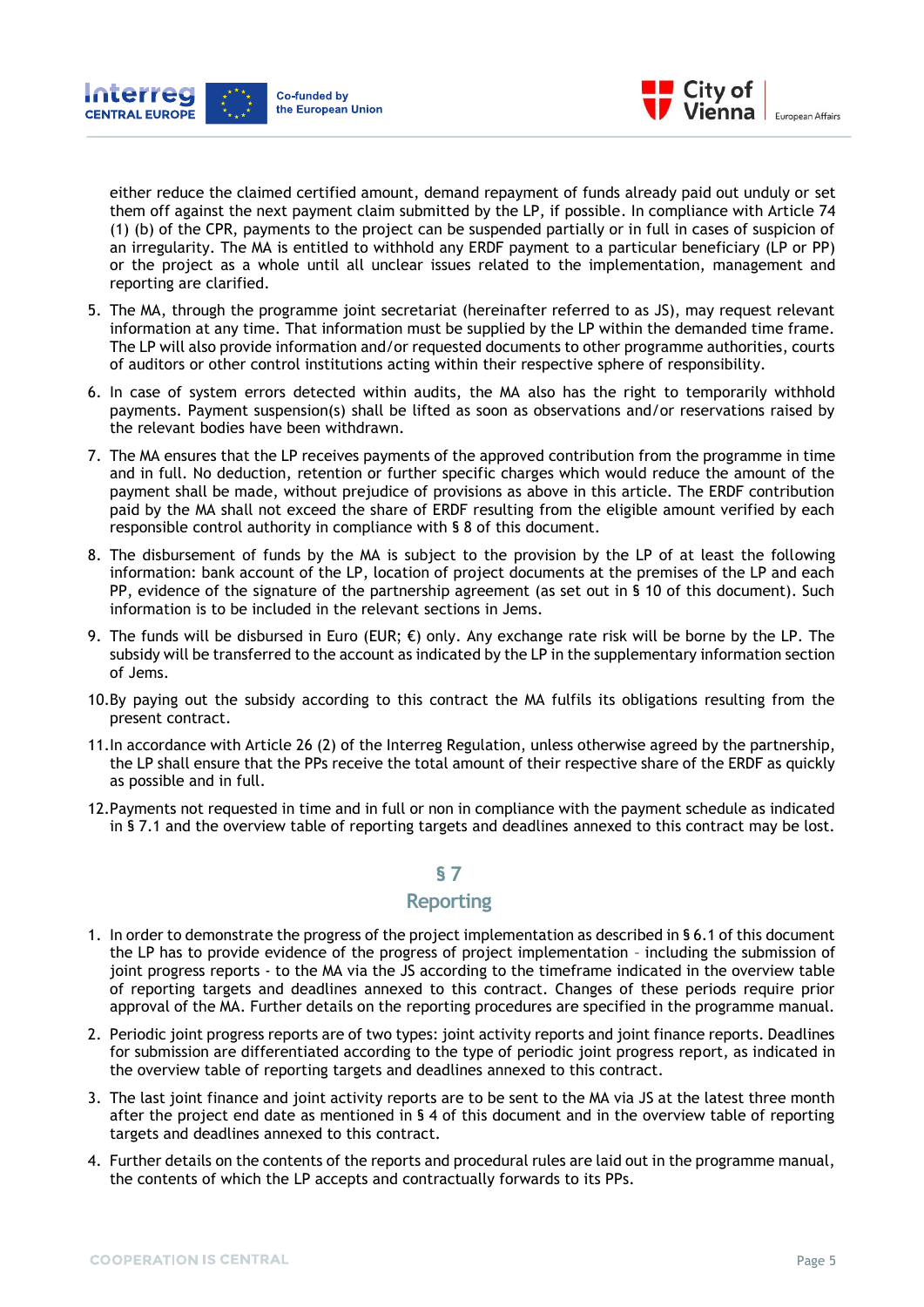



## **Verification of expenditure**

- 1. Each joint finance report submitted by the LP to the MA via the JS must be accompanied by certificates confirming the eligibility of expenditure, both at the LP and the PPs level, issued by national controllers as referred to in Article 46 (3) of the Interreg Regulation, according to the system set up by each Member State and in compliance with the requirements set by the legal framework listed in § 1 of this contract.
- 2. In cases of LP and PPs from countries having set a decentralised control system, the MA reserves the right, after agreement with the national responsible institution, to require that the controller directly selected by the LP or PPs is replaced if considerations, which were unknown when the contract was signed, cast doubts on the controller's independence or professional standards.
- 3. Changes of address, changes of account number and changes of control authority/institution or name of controller(s) have to be duly notified to the MA via the JS. Should the MA have any objections to the notified changes it may – after prior discussion with the national responsible institution – ask for replacement of the controller or the institution nominated.

#### **§ 9**

# **Project modifications**

- 1. Project modifications shall be requested by the LP in accordance with the rules and procedures stated in the programme manual. Where relevant, in order to come into effect, modifications must be approved by the relevant programme body/ies.
- 2. In the application documents the contribution of the LP and each PP are clearly defined. Changes in the project partnership require the prior approval of the relevant programme bodies as outlined in the programme manual. However, once approved, they are valid retrospectively starting from the date indicated in the written approval given by the JS.

#### **§ 10**

#### **Representation of project partners, lead partner liability**

- 1. The LP guarantees that it is entitled to represent the partners participating in the project and that it will establish a partnership agreement according to Article 26 (1) (a) of the Interreg Regulation. The partnership agreement shall hold, as minimum content, the rules set in the template of partnership agreement provided by the programme. The allocation of tasks, mutual responsibilities and obligations among the LP and the PPs are specified in this partnership agreement.
- 2. The signature of the partnership agreement shall be demonstrated at the latest within three month after the entering into force of the subsidy contract, as laid out in the programme manual. The MA reserves the right to check the partnership agreement in order to verify that it has been signed and that it is in conformity with the minimum requirements mentioned in this article.
- 3. The LP guarantees furthermore that it has complied with the legal framework according to § 1 of this contract and with all the relevant legal and other requirements under the law which applies to it and to the PPs and their activities and that all necessary approvals (e.g. building permissions, environmental impact assessment statements) have been obtained. The LP is obliged to contractually forward § 1 of this contract in its entirety to the PPs and to include all obligations as set out in this document into the partnership agreement.
- 4. The LP shall provide the PPs with all information and documents needed for a sound and legally correct project implementation, including requirements related to branding.
- 5. In accordance with Article 26 (1) (b) of the Interreg Regulation, the LP bears the overall financial and legal responsibility for the entire project and for the PPs. It will be held liable if obligations as laid out in this contract or in applicable European Union´s or national laws are not fulfilled by the project partnership.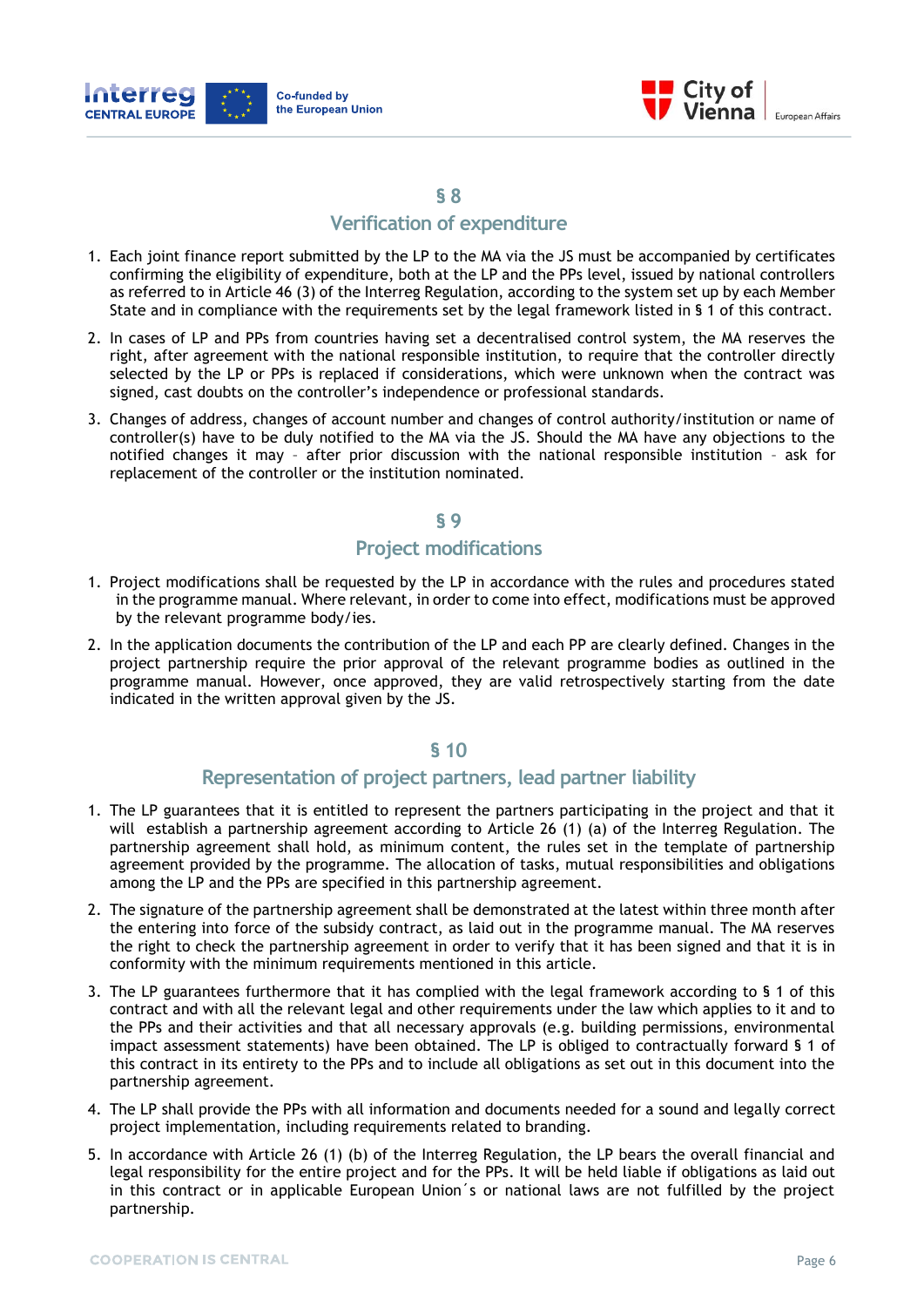



- 6. The LP is furthermore liable towards the MA for ensuring that all PPs fulfil their obligations. It is also liable towards the MA for infringements by the PPs of obligations under this contract in the same way as for its own conduct.
- 7. If the MA demands repayment of subsidy funds in accordance with this contract, the LP is liable towards the MA for the total amount of those funds. The LP is entitled to ask repayment from its PPs as stipulated in Article 52 (3) of the Interreg Regulation.
- 8. The MA cannot, under any circumstances or for any reason whatsoever, be held liable for damage or injury sustained by the staff or property of the LP or one of its PPs while the project is being carried out. The MA can therefore not accept any claim for compensation or increases in payment in connection with such damage or injury.
- 9. The LP shall assume sole liability towards third parties, including liability for damage or injury of any kind sustained by them while the project is being carried out. The LP shall discharge the MA of all liabilities associated with any claim or action brought as a result of an infringement of rules or regulations by the LP or one of its PPs, or as a result of violation of a third party's rights.

#### **Project and financial management**

- 1. The LP ensures a professional management of the project.
- 2. In compliance with Article 63 (9) of the CPR the LP ensures that expenditure items included in requests for reimbursement do not receive support from the same or any other EU Programme, EU fund or Union instrument.
- 3. The LP coordinates the start and implementation of the project according to the time schedule as indicated in this contract and the work plan included in the application form.
- 4. The LP shall install a separate accounting system or an adequate accounting code set in place specifically for the project and shall safeguard that the eligible costs as well as the received subsidies can be clearly identified.
- 5. In line with Article 26 (1) (c) of the Interreg Regulation the LP ensures that expenditure claimed by the PPs has been controlled to verify that it has been used for the purpose of implementing the project and corresponds to the activities agreed between the LP and PPs as set out in the project application form.
- 6. The LP is responsible for ensuring the implementation of the entire project in observation of the rules and procedures set in the programme manual (e.g. with regard to monitoring the project physical and financial progress, recording and storing of documents, written requests for project modifications, implementation of information and branding measures) and for ensuring that the PPs are made aware of their obligations.
- 7. The LP informs the MA and JS immediately about all circumstances that delay, hinder or make impossible the realisation of the project as well as all circumstances that mean a change of the disbursement conditions and frameworks as laid down in this contract (e.g. loss of a project partner, making use of additional subsidies) or circumstances which oblige the MA to reduce payment or demand repayment of the subsidy in whole or in part.
- 8. The LP provides the MA and JS with any information requested without delay.
- 9. The LP implements the project in accordance with European Union´s and national legislation as well as in line with the programme requirements, e.g. on procurement and State aid, and ensures that also the PPs respect these rules.
- 10.The LP provides data in Jems, in compliance with this contract and according to the MA and JS instructions.
- 11.The LP submits the main project outputs and deliverables as appropriate following the procedures set in the programme manual. One specimen of each developed material shall be stored at the LP´s or PP´s premises for control and audit purposes.
- 12.The LP seeks the guidance from the JS where necessary and participates to meetings organised by the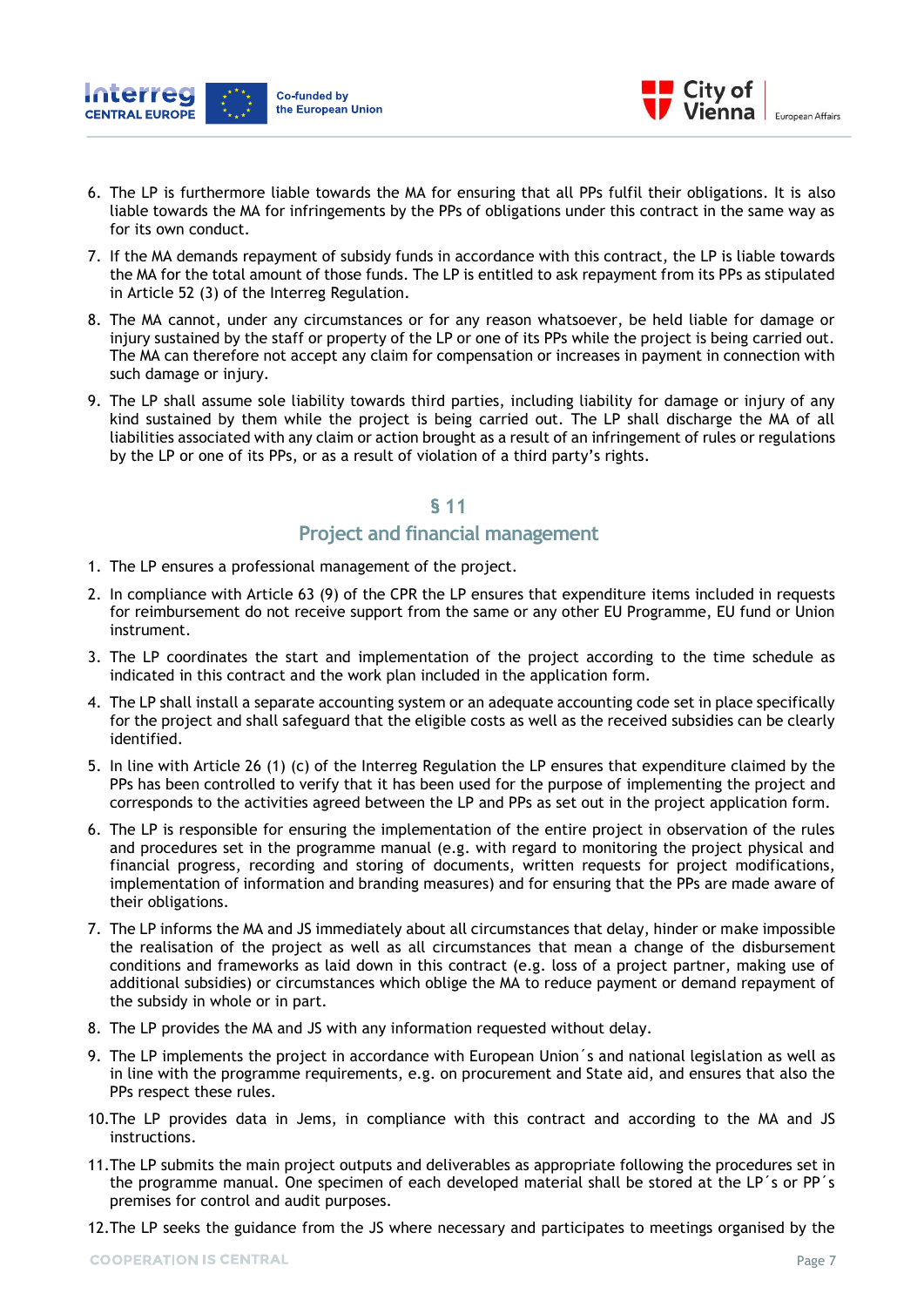



programme.

- 13.The LP invites the MA/JS to participate in project Steering Committee meetings as an observer and sends minutes of these meetings to the MA/JS.
- 14.The LP supports the programme in its information, communication and evaluation activities (e.g. joins project exhibitions, submits texts for programme website and publications).
- 15.In accordance with the provisions of the Regulation (EU) 2016/679 (General Data Protection Regulation) in its valid version the MA is entitled to process personal data of the LP and all PPs, which are contained in the project application form and which are acquired in the organs and authorized representatives of the following bodies and authorities: national control bodies and bodies and authorities involved in audits carried out for the programme, European Commission, auditing bodies of the European Union and the City of Vienna, the federal Ministry of Finance of the Republic of Austria or any other institution responsible for conducting audits or controls according to European Union´s or national laws. In addition, the MA is entitled to process such data and to share them with other programmes in order to implement their tasks linked to European anti-corruption policy and to make such data available to bodies and authorities for evaluation and monitoring purposes.

Furthermore, the programme bodies may use the names and addresses of all project partners, the purpose and the amount of the subsidy in the framework of information and communication measures concerning the programme as well as reporting to the European Commission.

- 16.In accordance with Articles 44 and 45 of the CPR, the LP and all PPs undertake to provide experts or bodies authorised by the Interreg CENTRAL EUROPE Programme carrying out project evaluations and/or studies with any document or information requested for the evaluation purpose. Information might be provided by the LP and PPs also through surveys and/or interviews.
- 17.(for State aid relevant projects)

The LP ensures that, in case of ERDF granted under State aid, the LP and its PPs will respect all necessary requirements provided for in the relevant regulations, as listed under § 1. The LP is obliged to contractually forward this clause in its entity to the PPs.

In particular, the following State aid provisions apply:

(specific contractual conditions on State aid elaborated for the project following project assessment)

#### **§ 12**

#### **Financial controls, audits**

- 1. The European Commission, the European Anti-Fraud Office (OLAF), the European Court of Auditors (ECA) and, within their responsibility, the auditing bodies of the participating EU Member States or other national public auditing bodies as well as the Programme audit authority, the MA and the JS are entitled to audit the proper use of funds by the LP or by its PPs or to arrange for such an audit to be carried out by authorised persons. The LP and PPs will be notified in due time about any audit to be carried out on their expenditure.
- 2. The LP undertakes all the necessary actions to comply with the fundamental requirements indicated in this contract, the applicable laws and programme documents (programme manual and the call-specific Terms of Reference), which are an integral part of this contract, to provide for comprehensive documentation on compliance with those norms and the accessibility to this documentation. Besides the obligations with regard to reporting and information the LP particularly:
	- a) keeps all documents and data required for controls and audits safely and orderly as further specified in § 11 of this contract;
	- b) makes all necessary arrangements to ensure that any audit, notified by a duly authorized institution as indicated in § 12.1 can be carried out smoothly; and
	- c) provides any requested information to these institutions about the project and gives access to their business premises, provides and gives access to all the information and documents supporting the audit trail as requested in the European Structural and Investment Funds Regulations, Delegated and Implementing Acts and the programme manual.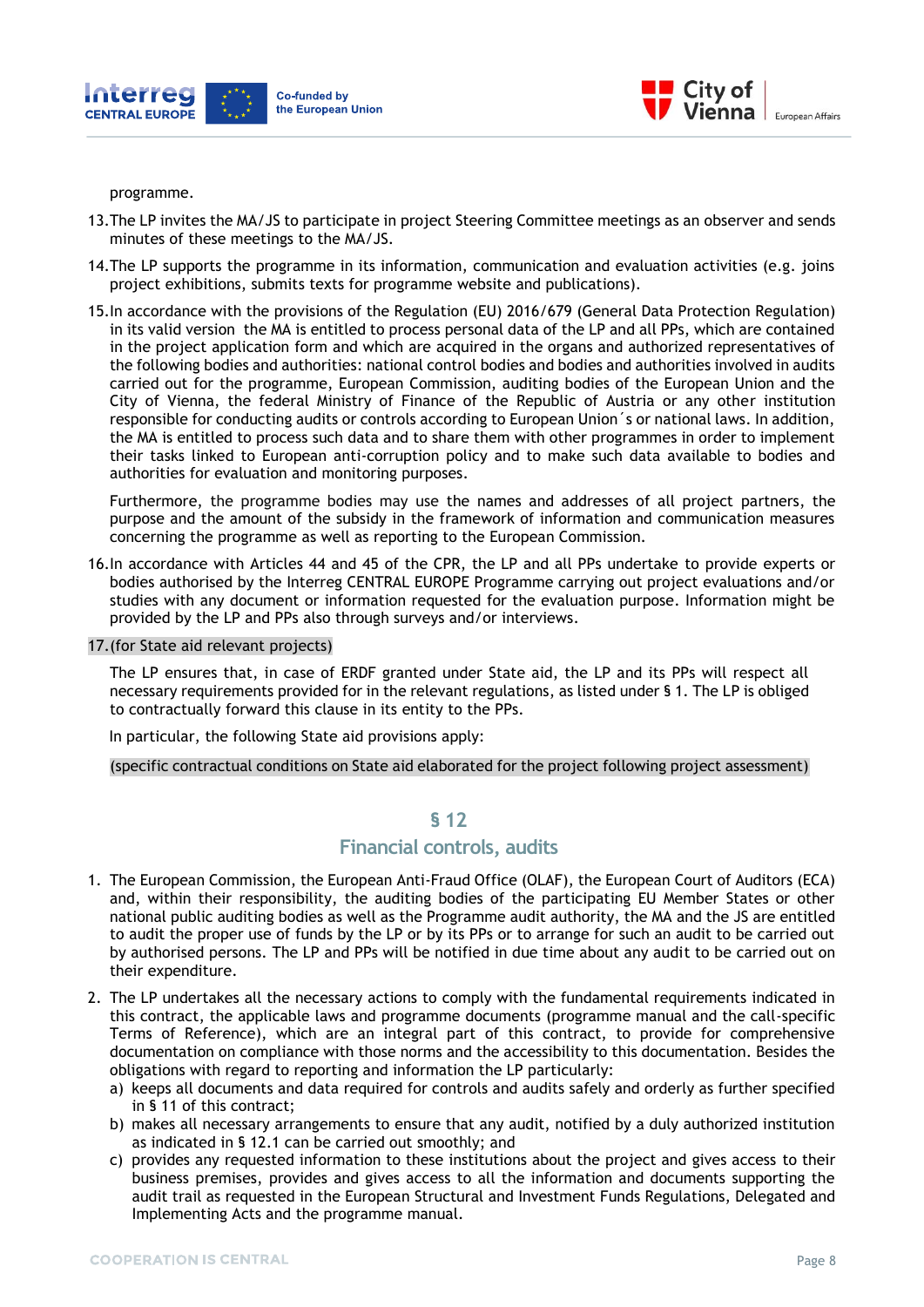



- 3. The LP shall promptly inform the MA via the JS about any audits that have been carried out by the bodies mentioned in § 12.1 of this contract.
- 4. If, as a result of the controls and audits any expenditure is considered non eligible according to the regulatory framework as in § 1 of this contract, the procedure described in § 13 and § 6 (4) of this contract shall apply.

#### **Withdrawal or recovery of unduly paid-out funds**

- 1. In case the MA discovers (e.g. during the day-to-day management or during on-site checks) any unduly paid out funds, e.g. due to administrative errors or irregularities, a breach of contract or infringement of the legal provisions as laid out in § 1 of this document, or in case the MA is notified of such cases, the MA shall, if necessary in consultation with the respective Member State concerned and by informing the MC, demand from the LP repayment of the subsidy in whole or in part.
- 2. The LP shall ensure that, if applicable, the concerned PP repays the LP any amounts unduly paid in accordance with the partnership agreement and the programme manual. The amount to be repaid can be withdrawn from the next payment to the LP or, where applicable, remaining payments can be suspended. In case of closed projects, the LP is obliged to transfer the unduly paid-out funds to the MA. The repayment amount is due within one month following the date of receiving the letter by which the MA asserts the repayment claim; the due date will be stated explicitly in the order for recovery. In case of e-mail correspondence the relevant date shall be the date of sending the e-mail, regardless of the date of receiving any mails sent additionally in hardcopy version. If the letter is sent in a hardcopy version only, it is assumed that the mail is received three days after the date on which the mail was posted.
- 3. Any delay in effecting repayment shall give rise to interest on account of late payment, starting on the due date and ending on the date of actual payment. The rate of the late interest applied to the amount to be recovered will be calculated in accordance with Article 88 of the CPR.
- 4. In case factors behind the recovery procedure show violation of the subsidy contract (see § 17 of this contract) the MA will consider the termination of the contract as last resort. In any case the partnership will be heard before taking a final decision on the termination of the contract.

#### **§ 14**

#### **Communication and branding**

- 1. Unless the MA requests otherwise, any notice or publication made by the project including presentations at conferences or seminars, shall point out that the present project was implemented through financial assistance from ERDF funds of the Interreg CENTRAL EUROPE Programme, as required by Annex IX of the CPR. All information, communication and branding measures of the project shall be carried out in accordance with the aforementioned rules, the latest version of the approved application form, the programme manual and any other guidelines issued by the programme on the matter. The LP shall take care that the PPs comply with these requirements and provide them with relevant documents and any programme guidelines.
- 2. Any notice or publication relating to the project made in any form and by any means, including digital and online, must state that it only reflects the author´s view and that the programme authorities are not liable for any use that may be made of the information contained therein.
- 3. The LP also takes the full responsibility for the content of any notice, publication and marketing product provided to the MA which has been developed by the LP, any of the PPs or third parties on behalf of the LP or the PPs. The LP is liable in case a third party claims compensation for damages (e.g. because of an infringement of intellectual property rights). The LP will indemnify the MA in case the MA suffers any damage because of the content of the publicity and information material.
- 4. The LP shall ensure that the project partnership complies with all publicity, communication and branding obligations (e.g. on the use of the programme logo, information requirements, organisation of events) as further specified in the programme manual and any other guidelines issued by the programme on the matter.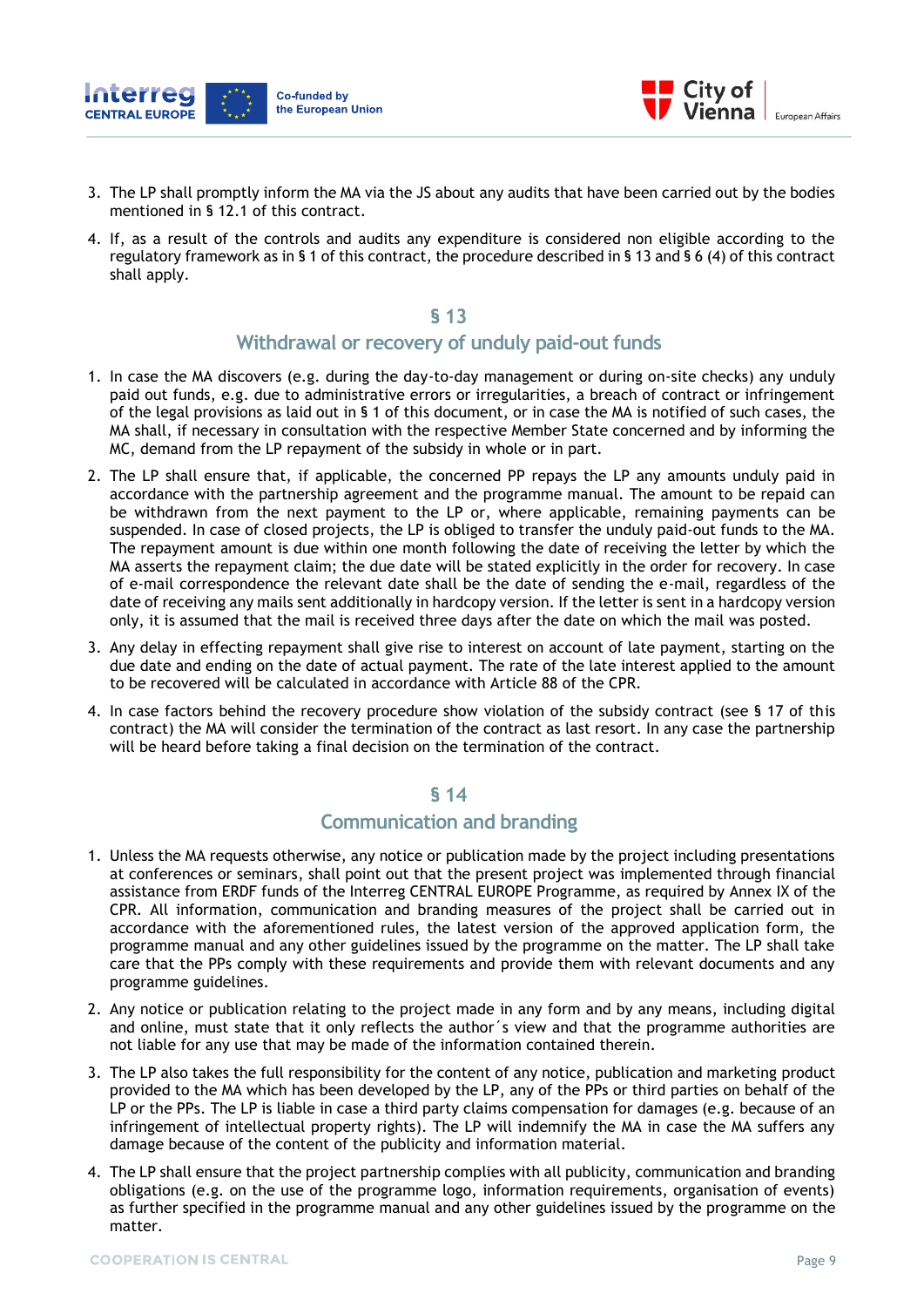



- 5. In line with Article 49 (3) of the CPR**,** the MA is authorised to publish the following information: (a) name of the LP and its PPs;
	- (b) name of the project;
	- (c) the project summary including project purposes and its expected achievements;
	- (d) abstract of progress reports with the project actual achievements;
	- (e) start date of the project;
	- (f) expected or actual date of completion of the project;
	- (g) the ERDF funding and the total cost of the project;
	- (h) the programme specific objective concerned;
	- (i) the location indicator or geolocation for the project and the countries concerned;
	- (j) the location of the LP and its PPs;
	- (k) the type of intervention for the project in accordance with point (g) of Article 73 (2) of the CPR.
- 6. The MA is entitled to furthermore use these data for information and communication purposes as listed in Annex IX of the CPR, cited in § 1 of this contract.
- 7. The MA on behalf of the MC and of other programme promoters at national level is entitled to use the outputs and results for information and communication actions in respect of the programme.

The LP agrees that information about outputs is forwarded by the MA to other programme authorities as well as the Member States taking part in the programme to use this material to showcase how the subsidy is used.

For the purpose of meeting the objectives as set out in § 6 of this contract the LP has to provide evidence of the deliverables and outputs produced as further specified in the programme manual.

8. The LP shall ensure that communication and visibility material including at the level of PPs is made available upon request to the MA (and further to EU institutions, bodies, offices or agencies) and that a royalty-free, non-exclusive and irrevocable licence to use such material and any pre-existing rights attached to it is granted to the MA (and further EU institutions, bodies, offices or agencies) in accordance with Annex IX of the CPR.

#### **§ 15**

## **Ownership – use of outputs**

- 1. Ownership, title and industrial and intellectual property rights in the results of the project and the reports and other documents relating to it shall, depending on the applicable national law and/or the partnership agreement, vest in the LP and/or its PPs. The partnership is entitled to establish the property rights of the products deriving from the project.
- 2. The ownership of outputs having the character of investments in infrastructure or productive investments realised within the project must remain with the concerned LP and/or PPs according to the timeframe as well as under the conditions set in Article 65 of the CPR. Should any of the conditions set by the mentioned Regulation not be met at a certain point of time, the MA/JS must be immediately informed by the concerned LP or PP. The MA will recover the unduly paid ERDF contribution in proportion to the period for which the requirements have not been fulfilled.
- 3. The MA reserves the right to use the outputs and results for information and communication actions in respect of the programme.

#### **§ 16**

#### **Assignment, legal succession**

- 1. The MA is entitled at any time to assign its rights under this contract. In case of assignment the MA will inform the LP without delay.
- 2. The LP is in exceptional cases and in well-founded circumstances allowed to assign its duties and rights under this contract only after prior written consent of the MA, in accordance with procedures for partner modification set in the programme manual.
- 3. Where according to national laws the legal personality does not change and where all assets of the LP or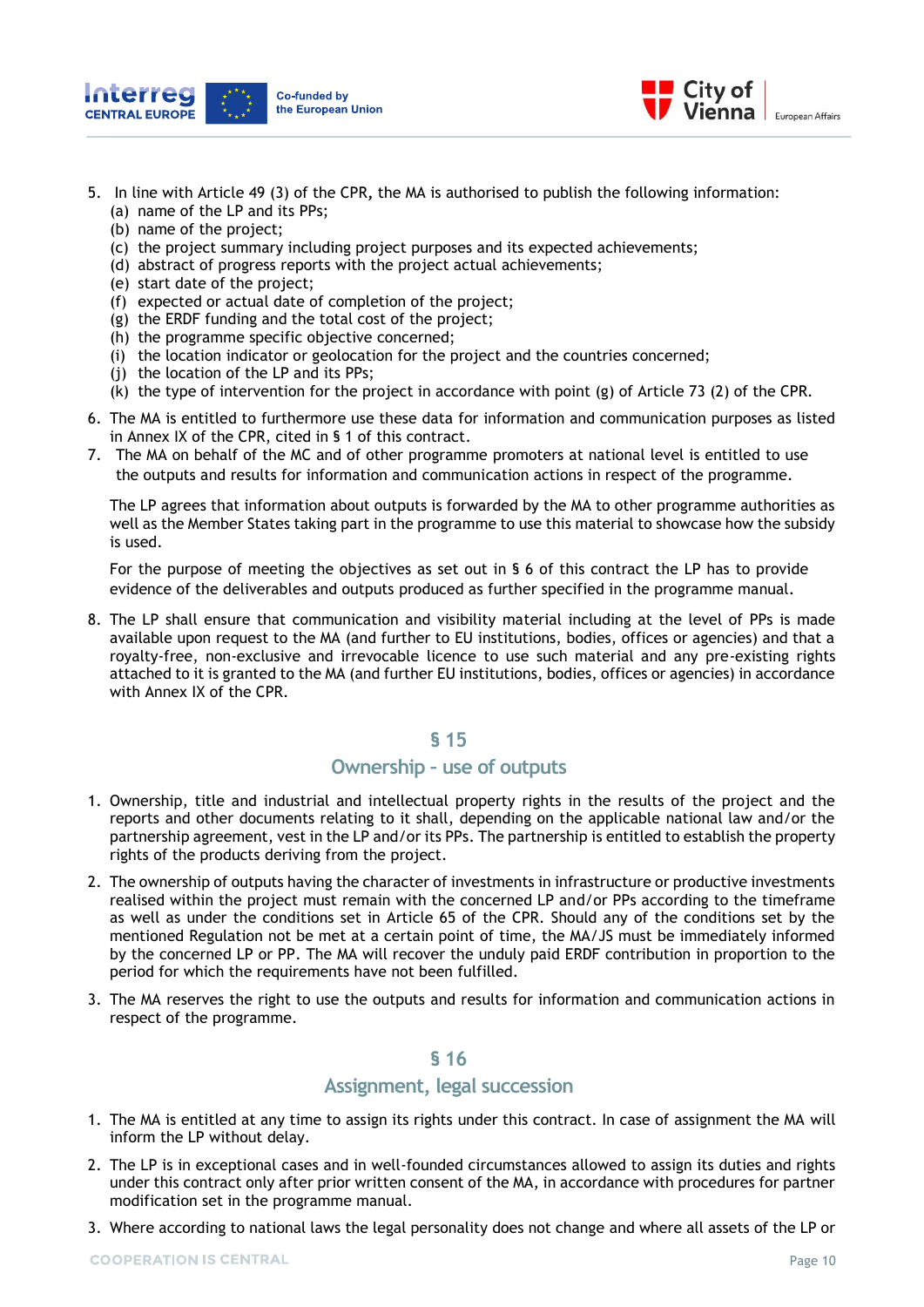



a PP are taken over so that a deterioration of the financial capacity of the acquiring institution is not to be expected (i.e. in cases of universal succession) prior consent by the MA is not necessary. The LP, however, shall submit related information together with all documents that are necessary to analyse the legal case in due time to the MA via the JS. If the MA comes to the conclusion that the conditions as stated above are not fulfilled (e.g. in cases of a singular succession), the LP will be informed that a partner modification procedure as stated in § 16 (2) has to be initiated.

4. In case of assignment or any form of legal succession of a LP or PP the LP or PP concerned is obliged to assign all rights and obligations and all project related documents to each and any assignee or legal successor. Related reports to the MA and JS as requested in the programme documents have to be forwarded by the LP.

#### **§ 17**

#### **Termination and repayment**

- 1. In addition to the right of termination as laid down in § 3 the MA is entitled, in whole or in part, to terminate this contract and/or to demand repayment of subsidy in any of the following circumstances:
	- a) the LP has obtained the subsidy through false or incomplete statements or through forged documents;
	- b) the LP and its PPs receive additional funding from the European Union for all or part of the project expenditure reported under the programme during the period of the implementation of the project;
	- c) the project has not been or cannot be implemented, or it has not been or cannot be implemented in due time;
	- d) the project has not started in due time and a written reminder by the MA or JS remains unsuccessful;
	- e) a change has occurred, e.g. with regard to nature, scale, ownership, cost, timing, partnership or completion of the project, that has put at risk the achievement of the results planned and stated in the latest version of the approved application form;
	- f) the project outputs and results are not in line with those described in the approved application form;
	- g) the LP has failed to submit evidence of project progresses (including reports, as in the overview table of reporting targets and deadlines annexed to this contract), or to supply necessary information needed to verify project compliance, provided that the LP has received a written reminder setting an adequate deadline and explicitly specifying the legal consequences of a failure to comply with requirements and has failed to comply with this deadline;
	- h) the LP has infringed its duty to ask for prior written approval where indicated by this contract or in the programme manual or has failed to immediately report events delaying or preventing the implementation of the project funded or any circumstances that mean a change of the disbursement conditions and frameworks as laid down in this contract;
	- i) the LP or its PPs obstruct or prevented the financial control and auditing as indicated in § 12 of this contract;
	- j) the amount of funding awarded has been partially or entirely misapplied for purposes other than those agreed in this contract;
	- k) insolvency proceedings are instituted against the assets of the LP or one of the PPs or insolvency proceedings are dismissed due to lack of assets for cost recovery or the LP or one of the PPs closes down or liquidates, provided that this appears to prevent or risk the achievement of the project objectives;
	- l) the LP does for any reasons not make available the outputs to the MA;
	- m) regulations of EU-law including the horizontal policies or national regulations have been violated;
	- n) the ownership of project outputs having the character of investments in infrastructure or productive investments did not remain with the concerned LP and/or PPs for the timeframe and under the conditions set in Article 65 of the CPR;
	- o) the LP and/or any of the PPs is in the situation of undertaking in difficulty, within the meaning of point (18) of Article 2 of Regulation (EU) No 651/2014 as well as in compliance with Article 7 (1) (d) of the ERDF Regulation;
	- p) the LP has failed to fulfil any other conditions or requirements for assistance stipulated in this contract and the provisions it is based on, notably if these conditions or requirements are meant to guarantee the successful achievement of the programme objectives.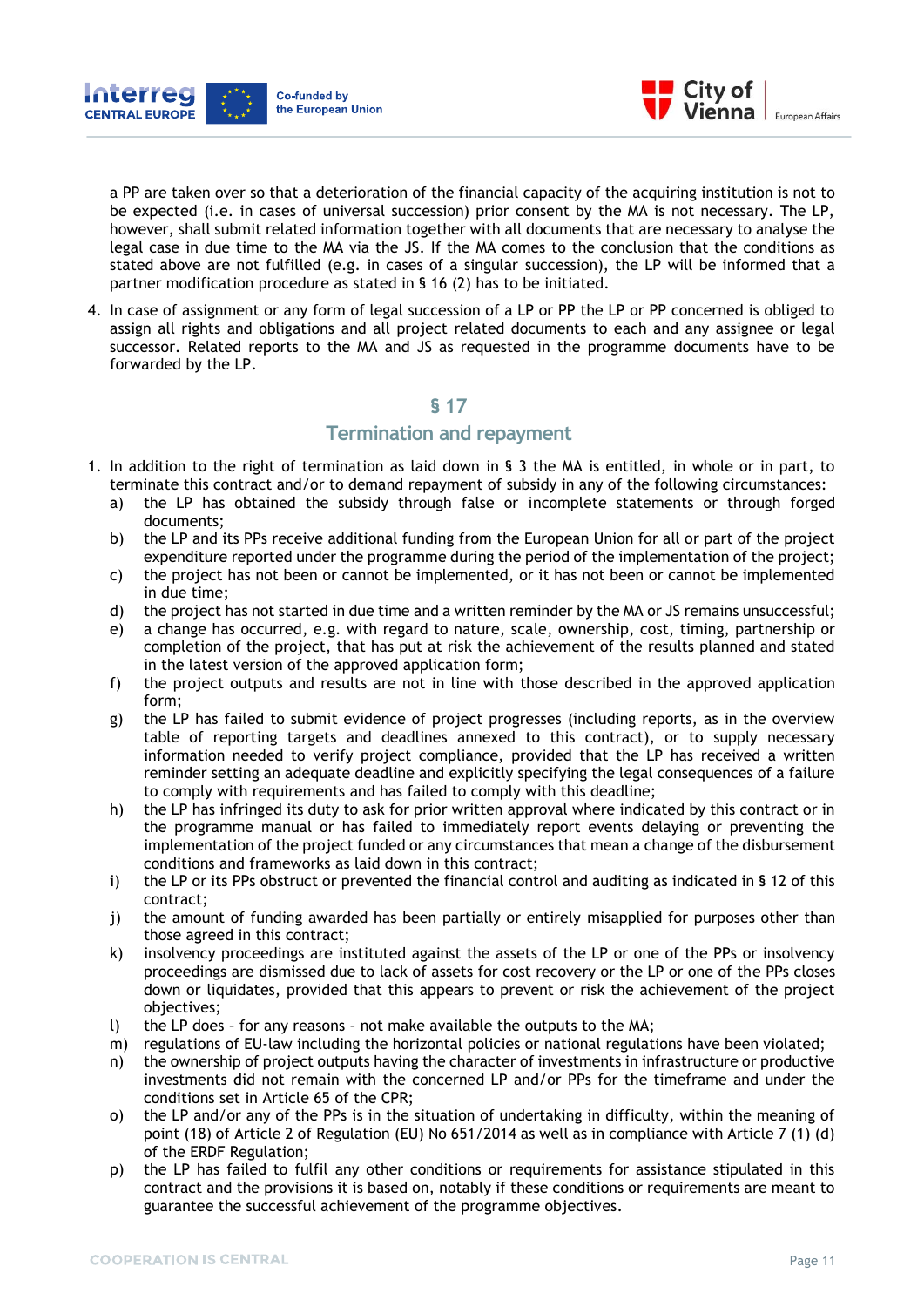



- 2. Prior to or instead of terminating the contract as provided for in this article, the MA may suspend payments as a precautionary measure, without prior notice. This measure shall be lifted as soon as the reasons for such measures cease to apply or requested proof can be furnished.
- 3. If the MA exercises its right of termination and the LP is demanded full or partial repayment of amounts already paid, the LP is obliged to transfer the repayment amount to the MA. The repayment amount is due within one month following the date of the letter by which the MA asserts the repayment claim; the due date will be stated explicitly in the order for recovery.
- 4. If a LP or PP fails to return unduly paid funds in another project funded by the Interreg CENTRAL EUROPE Programme, the MA has the right to withdraw the corresponding ERDF from any open payment in this project.
- 5. If the MA exercises its right of termination, offsetting by the LP is excluded unless its claim is undisputed or recognised by declaratory judgement.
- 6. If the MA exercises its right of termination and the LP is demanded full or partial repayment of amounts already paid, any delay in effecting repayment shall give rise to interest on account of late payment, starting on the due date and ending on the date of actual payment. The rate of the late interest applied to the amount to be recovered will be calculated in accordance with Article 88 of the CPR.
- 7. After termination of this contract, the LP´s obligations (inter alia §§ 11, 12, 13, 17, 20) and liabilities remain.
- 8. Bank charges incurred by the repayment of amounts due to the MA shall be borne entirely by the LP.
- 9. If any of the circumstances indicated in the aforementioned point 1 of this article occur before the full amount of subsidy has been paid to the LP, payments may be discontinued and there shall be no claims to payment of the remaining amount.
- 10.As laid out in § 3.3, the MA is entitled to terminate this contract if the European Commission fails to make the funds available due to reasons that are outside of the sphere of influence of the programme.
- 11.Any further legal claims shall remain unaffected by the above provisions.

# **Force majeure**

- 1. Force majeure shall mean any unforeseeable and exceptional event affecting the fulfilment of any obligation under this subsidy contract, which is beyond the control of the LP and PPs and cannot be overcome despite their reasonable endeavours (e.g. substantial changes due to changes in political or financial terms). Any default of a product or service or delays in making them available for the purpose of performing this contract and affecting the project performance, including, for instance, anomalies in the functioning or performance of product or services, labour disputes, strikes or financial difficulties do not constitute force majeure.
- 2. If the LP or PPs are subject to force majeure liable to affect the fulfilment of its/their obligations under this subsidy contract, the LP shall notify the MA via the JS without delay, stating the nature, likely duration and foreseeable effects.
- 3. If the MA is subject to force majeure liable to affect the fulfilment of its obligations within the framework of this contract, it shall notify it to the LP without delay, stating the nature, likely duration and foreseeable effects.
- 4. Neither the MA nor the LP or the PPs shall be considered to be in breach of their obligations to execute the project if it has been prevented from complying by force majeure. Where LP or PPs cannot fulfil their obligations to execute the project due to force majeure, grant for accepted eligible expenditure occurred may be made only for those activities which have actually been executed up to the date of the event identified as force majeure. All necessary measures shall be taken to limit damage to the minimum.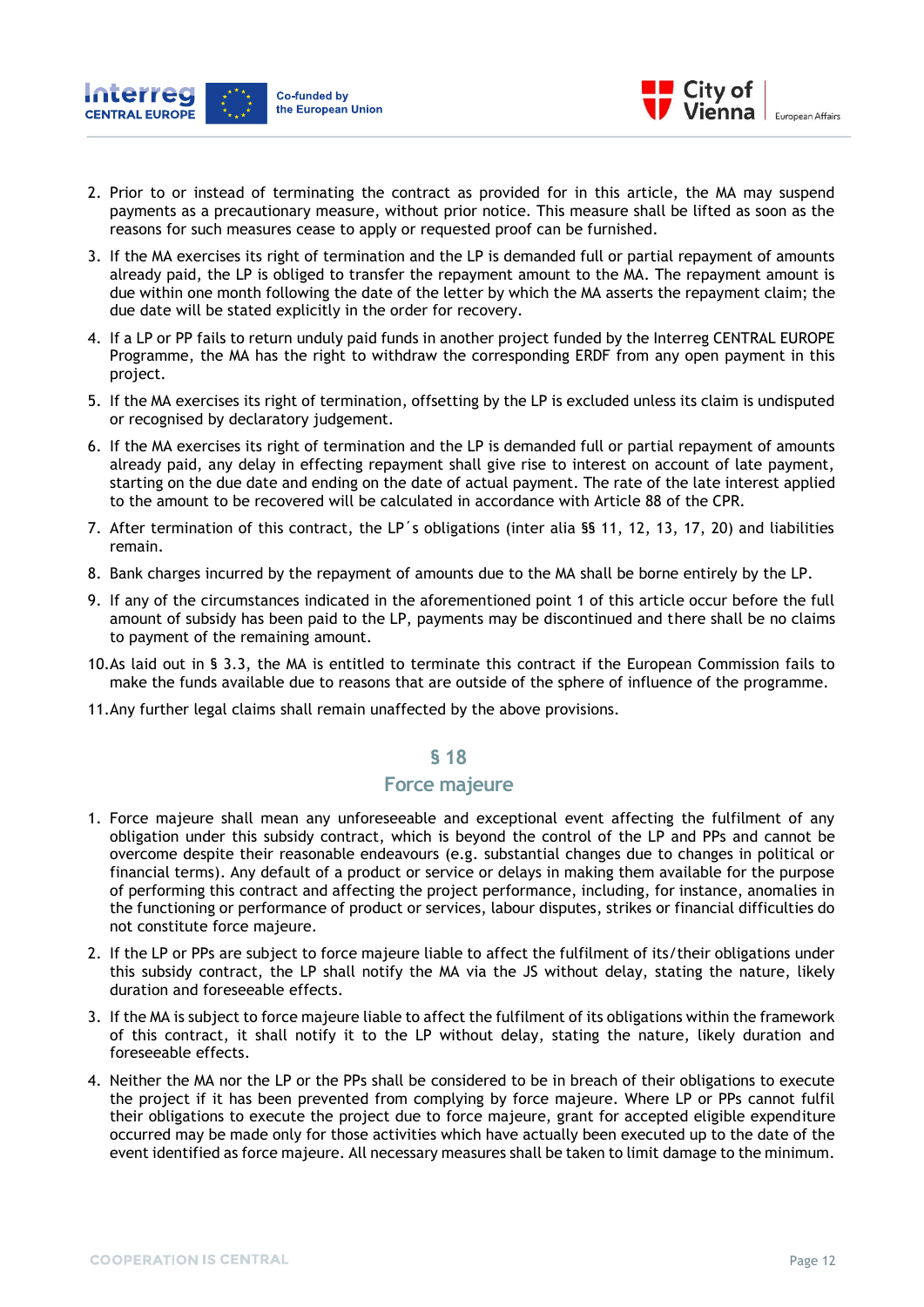



#### **Litigation**

- 1. This contract is governed by and construed in accordance with the laws of the Federal Republic of Austria. Thus, the laws of Austria shall apply to all legal relations arising in connections with this agreement.
- 2. In case of disputes between the MA and the LP, presumption of the good faith from the LP will be privileged and, prior to litigation, mediation procedures shall be set in place.
- 3. In case of litigation the venue is the court of competent jurisdiction at the seat of the Administration of the City of Vienna (location 1010 Vienna, City Hall). Legal proceedings will be in German.

# **§ 20**

# **Concluding provisions**

- 1. The provisions mentioned in § 1 of this contract shall apply and the rights and obligations derived thereof shall become part of this contact. All cited laws, regulations and Programme documents mentioned are applicable in their latest valid version. The LP declares to respect the legal framework as mentioned and to contractually forward all relevant obligations and stipulations concerning the PPs arising from the present contract to the project partnership.
- 2. The programme language is English. Thus, all correspondence with the MA/JS under this contract must be in English language. Documents have to be submitted as requested in this contract or other programme documents.
- 3. Unless otherwise stated, all communication is sent to the JS with contact details mentioned on the programme website.
- 4. If any provision in this contract should be wholly or partly ineffective, the parties to this contract undertake to replace the ineffective provision by an effective provision which comes as close as possible to the purpose of the ineffective provision.
- 5. In case of differences that are not ruled by this contract, the parties agree to find a conjoint solution.
- 6. Amendments and supplements to this contract and any waiver of the requirement of the written form must be made in written form and have to be indicated as such. Consequently, any changes of the present contract shall only be effective if they have been agreed on in writing and have been designated as amendment of or supplement to the contract.
- 7. Any costs, fees or taxes not eligible or any other duties arising from the conclusion or implementation of this agreement shall be borne by the LP and/or its PPs.
- 8. The LP is free to accept and sign this contract within two months after having been offered it by the MA (date of sending). After two months the offer of the MA loses any relevance unless the MA agrees to a prolongation of this period of time.
- 9. The present contract shall come into force upon signature of both parties to this contract. It remains valid as long as any duties linked to the ERDF subsidy might be claimed and in any case at least until the end of the applicable retention period as communicated by the MA to the LP in compliance with the programme manual.

..................................... .....................................

(Place + Date) (Place + Date)